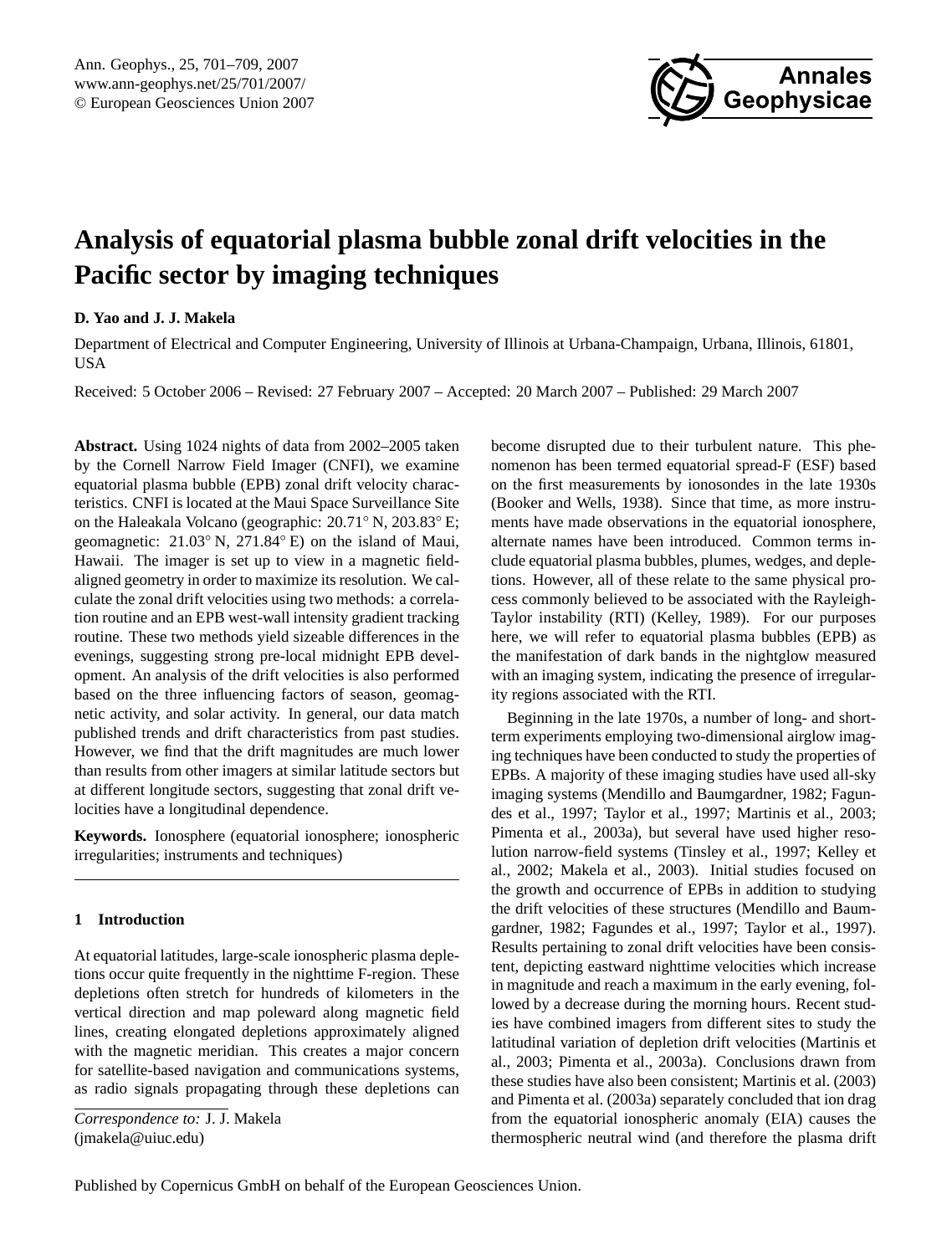velocities) to have a latitudinal dependence in which velocities decrease with increasing latitudes.

Other techniques have been used to study the drift velocities associated with EPBs. Whether using direct in-situ measurements of the plasma velocity or measurements of the drift velocity of scintillation patterns on the ground, the general trends remain consistent. The typical eastward drift velocity is on the order of 100–200 m/s for the irregularities that cause L-band scintillations (Valladares et al., 2002; Kintner et al., 2004). Using in-situ measurements, slightly higher eastward velocities are observed (Su et al., 2001; Makela et al., 2005). Thus, there may be a velocity dependence for different scale-size irregularities.

As the majority of ground-based imagers are located in South America, a global picture of depletion drift characteristics is not currently possible. Several studies with observations from other longitudinal sectors have been published. For example, Immel et al. (2004) used an imager onboard NASA's Imager for Magnetospause-to-Aurora Global Exploration (IMAGE) satellite to observe EPB dynamics over a large portion of the Earth and study the longitudinal dependence of depletion drift velocities. Observations from this instrument indicated a velocity maximum in the Indian sector. However, velocities obtained from satellite imaging studies often differ from ground-based results, due to issues such as differing spatial resolutions and differences in the heights of the emissions being studied. Furthermore, with the uneven distribution of ground-based instruments, global results such as those presented by Immel et al. (2004) are difficult to correlate with ground-based observations.

In this paper we present zonal drift velocity data from observations made using a field-aligned narrow-field imager located in the Pacific sector. These drift data are calculated using two different methods in an effort to accurately represent the drift velocities of the EPBs. An analysis of the velocity dependence on seasonal, solar, and geomagnetic effects is also presented. We conclude by comparing our results with those from other longitude sectors, notably the American sector, to highlight longitudinal differences in the ionospheric nighttime zonal drift velocity.

# **2 Instrumentation and methods**

The instrumentation used in this study consists of a southpointing field-aligned CCD imager known as the Cornell Narrow Field Imager (CNFI), jointly operated by Cornell University and the University of Illinois at Urbana-Champaign at the top of the Haleakala Volcano on the island of Maui, HI (geographic: 20.71◦ N, 203.83◦ E; geomagnetic:  $21.03°$  N,  $271.84°$  E) and described in Kelley et al. (2002). We use images taken of the 630.0-nm nightglow; this emission is due to the dissociative recombination of  $O_2^+$  (Link and Cogger, 1988) and is commonly used in studies of the nighttime ionosphere. At the typically assumed 630.0-nm emission height of 250 km, the field of view of the CNFI instrument approximately covers the geographic latitudes of 4<sup>°</sup> to 16◦ N, which map along field lines to cover apex heights of approximately 250 to 950 km, and the geographic longitudes of 196◦ to 206◦ E. The chief advantage of the field-aligned setup versus an all-sky imager is enhanced spatial resolution; in the all-sky configuration airglow emissions pass through multiple field lines before reaching the imager, while in the narrow-field, field-aligned configuration the look direction is nearly constrained to a single field line at the emission altitude range. A more detailed discussion of this experimental setup is presented in Tinsley (1982). Though such an instrument was fielded on Haleakala in the mid-1980s (Tinsley et al., 1997), it was only operational for a short period of time. CNFI has operated on a near continuous basis since being installed at the beginning of 2002. It is our goal to provide long term data for a longitude region that has not been explored as extensively as some others.

As described in Makela and Kelley (2003) and Makela et al. (2005), the drift velocity of the zonal ionospheric plasma can be calculated by comparing consecutive images to find the longitudinal offset of plasma depletion features and dividing by the time between images. By hypothesizing that the plasma depletions and background plasma drift at the same speeds, this measurement yields the background zonal plasma drift velocity. However, there is some ambiguity as to what the depletion drift velocity actually refers to. This is because the internal dynamics of EPBs are not constant (indeed they can be highly variable), and the east-west dimensions of a particular bubble may change over the course of its development due to bifurcation or secondary instability growth and momentum transfer between the driving neutral wind and bubble walls (Pimenta et al., 2001). This is especially true during the development phase of EPBs. Typically, this development only occurs before local midnight.

An alternate method of finding EPB longitudinal offsets was proposed by Pimenta et al. (2001), who noted that the intensity gradient on the western walls of depletions changes less with time than eastern walls. They suggested that this is due to minimal interaction between the neutral wind and the western walls of EPBs, and proposed that calculating drift velocities from tracking intensity gradients on these walls is more representative of the background plasma drift velocity. In this study, we will use both this method and a correlation calculation method as velocity-determining techniques.

For this study, we limit ourselves to using images from clear nights, and assume an emission height of 250 km in all our calculations. We process the images by unwarping them into geographic coordinates (Garcia et al., 1997) and then mapping them along magnetic field lines (using the Altitude Adjusted Corrected Geomagnetic Coordinate system) to the vertical plane above the equator (Kelley et al., 2002; Makela and Kelley, 2003). The resultant image is in a coordinate system of magnetic longitude versus magnetic apex altitude, from which drift velocity calculations are made using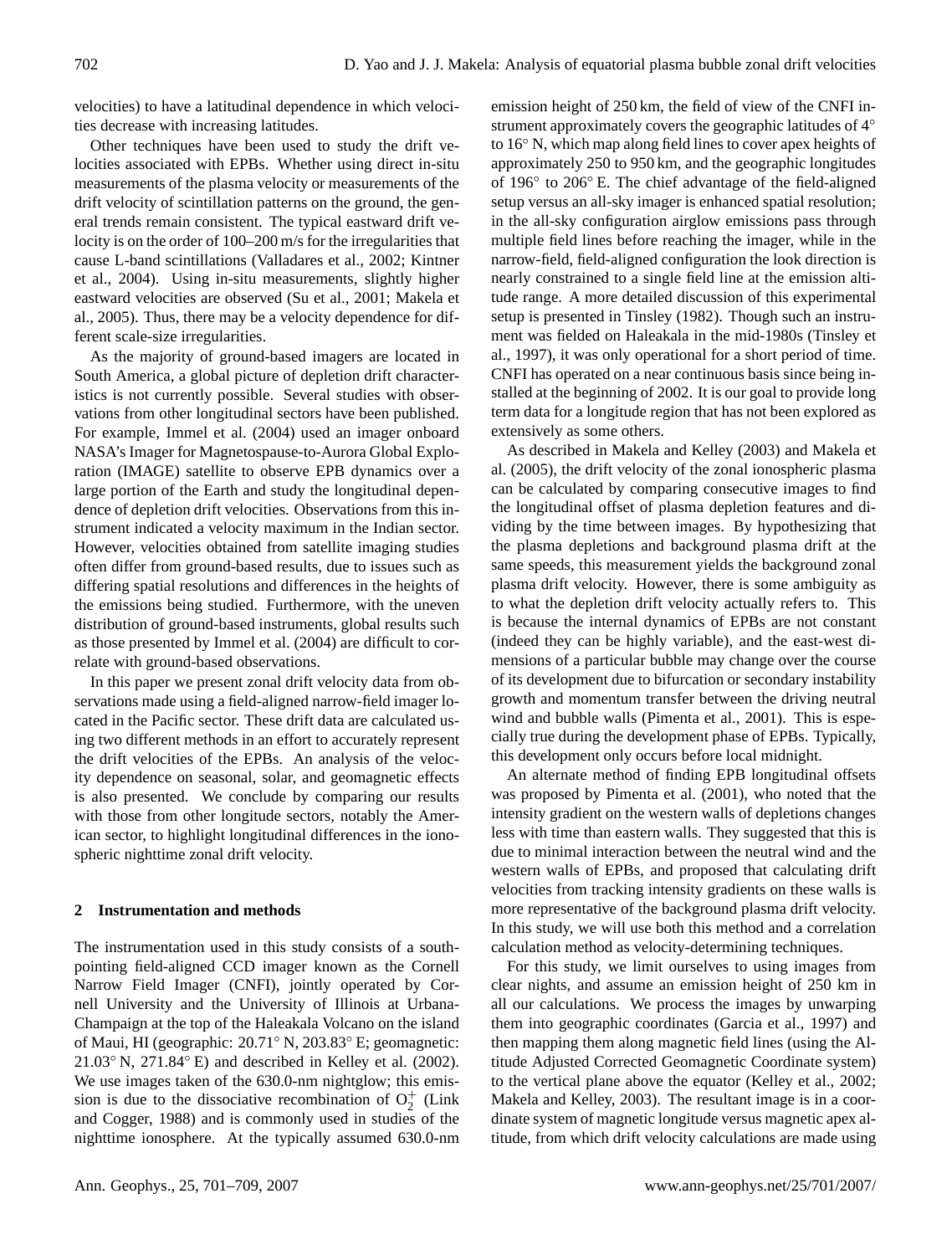

**Fig. 1. (a)** Total number of data points available in each time bin. The west wall tracking routine contains fewer data due to a number of images with ill-defined intensity gradients which were thrown out from the analysis. **(b)** Number of data points used by the wall tracking routine in each time bin for the equinox and June solstice seasons.

intensity values corresponding to an apex height of 700 km. This apex height was chosen so that smaller bubbles would be included but problems with decreased intensity values at lower heights could be avoided (Makela and Kelley, 2003). As mentioned above, we use two automated methods to calculate the zonal drift velocities of EPBs. First, we have run a correlation routine on all the images, as done in Makela and Kelley (2003) and Makela et al. (2005) (only reporting velocities for image sets with correlation coefficients greater than 0.7), and second we have tracked the midpoints of EPB western wall intensity gradients, as suggested by Pimenta et al. (2001). Using these two methods, 1024 nights from 2002 to 2005 were considered. Each night contained approximately 80 images taken between 19:30 LT and 05:00 LT. Velocity values were binned into half-hour periods, centered on the 15 and 45 min marks of each hour, and averaged. Out of a total of 80 489 images, 11 720 contained clear plasma depletions. Approximately half of these were unusable due to ill-defined intensity gradients or low apex heights (EPBs which did not reach 700 km in apex altitude).

Due to low-lying clouds typical early in the evenings at our observation location, the finite growth time of EPBs to apex altitudes greater than 700 km, and the gradual decrease in EPB occurrence after local midnight, the majority of the useable data was contained between 21:00 LT and 03:00 LT. Fig. 1a shows the total distribution of data points per time bin used by the two velocity-determining methods for the combined equinox and June solstice seasons. This figure demonstrates that within the 21:00–03:00 LT timeframe there is a double maximum present in the number of



**Fig. 2.** Comparison of zonal drift velocity averages calculated by a correlation routine and by an EPB west wall tracking routine as well as corresponding standard deviations. Note that the deviations are symmetric about the mean and, as such, they have only been plotted in one direction for each data set. The percent difference between the two results is also shown. This plot represents the averages of our entire data set.

data points, with one located around 22:00 LT and another around 00:30 LT. Figure 1b shows that our June solstice data contributes strongly to the second peak; this may reflect discreet seeding locations for EPBs in the Pacific sector (Makela et al., 2004) with seasonal variations, but more observations will be needed to verify this hypothesis and it is not addressed further in this paper.

# **3 Observations**

In this section we detail the differences between the two calculation methods and analyze our data in terms of several influencing factors. All velocity figures present binned and averaged data that have also been run through a 3-point moving average; standard deviation values for each time bin are also included on velocity figures using half-bars. We consider three variables as influencing factors: season, geomagnetic activity, and solar activity. Because an increase in geomagnetic activity may take many hours to influence drift velocities (Fejer et al., 2005), we have used  $K_p$  indices averaged over 24-h periods in determining periods of high geomagnetic activity. We have defined days with averaged  $K_p$ indices greater than or equal to 3 to be geomagnetically "disturbed" days, and we have labeled solar activity as "high" or "low" based on days with  $F_{10.7}$  indices greater than or equal to 140 or less than 140, respectively. In making seasonal comparisons, our velocity points from the two equinox periods have been combined to obtain a larger data set. Several other studies have used this procedure as well, as drift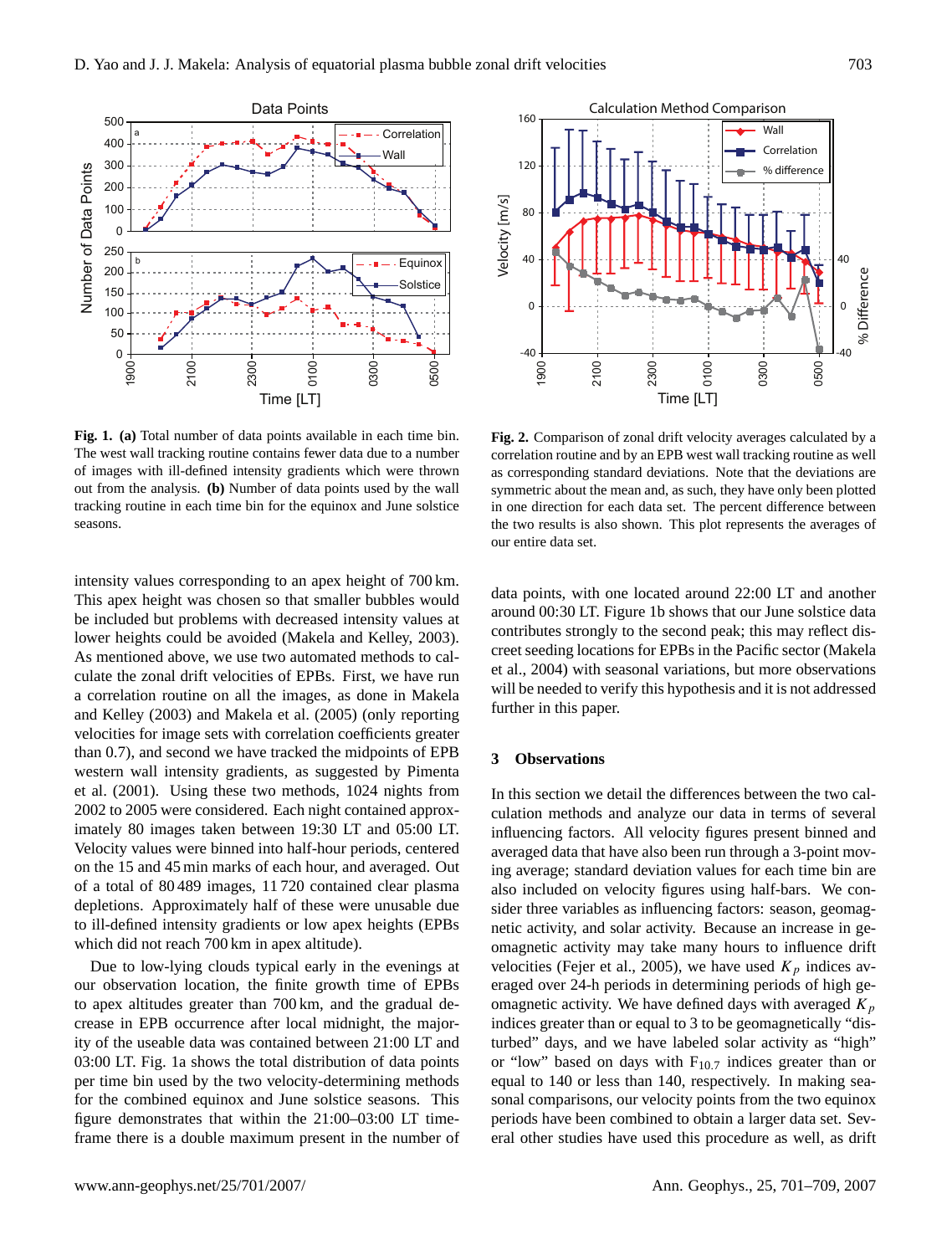#### Calculation Method Comparison by Season



**Fig. 3.** Comparison of velocity calculation routines on quiet time data, divided by season, with equinox averages on the left and June solstice averages on the right. A maximum difference of around 40% is observed during the equinox, compared with a maximum difference of around 20% during the June solstice period.

velocity behaves similarly in these seasons (Fejer et al., 2005; Liu et al., 2006). The December solstice period will not be discussed as the data from this period are sparse due to meteorological conditions, contamination, and a general lack of EPBs during this season in the Pacific sector (Makela et al., 2004; Gentile et al., 2006). Thus, all plots labeled "solstice" denote the June solstice.

#### 3.1 Velocity calculation method comparison

The averaged quiet time results of the entire observational period using both velocity-determining methods are shown in Fig. 2. Also shown in this figure is the percent difference between the two velocity-determining methods; ignoring the first and last points, which are less statistically significant, the correlation method gives results that are approximately 10–35% higher before 23:00 LT and within  $\pm 10$ % of the wall tracking routine after this time. This follows expectations very well, as internal turbulence and bubble development take place earlier in the evening. Post-midnight, the majority of the depletions are "fossilized" in place and do not change in their east-west dimensions. As stated earlier, the correlation method, which makes use of information about the entire width of a given EPB, is sensitive to this type of development. Thus, we would expect our two independent methods to produce similar results only after a given EPB has fully developed.

This effect is not reflected equally in different time periods of our data. The difference is very pronounced in 2002 while later years show more comparable magnitudes at all local times (not shown here). The reasons for this are not entirely clear. However, it has been noted that depletions tend to form bifurcations and secondary instabilities more often closer to periods of solar maximum (Pimenta et al., 2001). Because the data from 2002 are closest to solar maximum it is possible that the larger differences seen between the two velocity-

determining methods during this year are due to more active EPB development associated with high solar activity.

There are also seasonal differences between the velocity calculation methods, shown in Fig. 3. The correlation routine returns velocities much higher than the wall tracking routine in equinox periods (up to 35% higher, not including end points), while solstice velocities are more comparable, showing the largest difference of 20% around local midnight. It has been shown that the bifurcation and secondary instability growth dependence on solar activity is greatest in the equinox period (Pimenta et al., 2001), and extending this information to our data further corroborates the hypothesis stated above: the correlation method produces velocity results contaminated by internal EPB dynamics.

### 3.2 Seasonal variations

As demonstrated above and pointed out by Pimenta et al. (2001), calculating velocities by tracking EPB west walls reduces bubble development effects and should thus be more representative of the background plasma drift velocity. In addition, using this method will also allow us to better compare our results to previous studies which used a wall-tracking (or similar) method. Therefore, for the remainder of this study we will only present results from the wall tracking routine. These results, separated by season, solar activity, and geomagnetic index, are presented in Fig. 4. In this figure, equinox averages are placed on the left side and June solstice averages are placed on the right side. The top row shows high solar flux conditions ( $F_{10.7} \ge 140$ ) while low solar flux conditions ( $F_{10.7}$  < 140) are presented on the bottom. The amount of data available per time bin for every case roughly matches the pattern of the corresponding seasonal totals displayed in Fig. 1 and does not have a significant effect on the corresponding average standard deviation magnitude.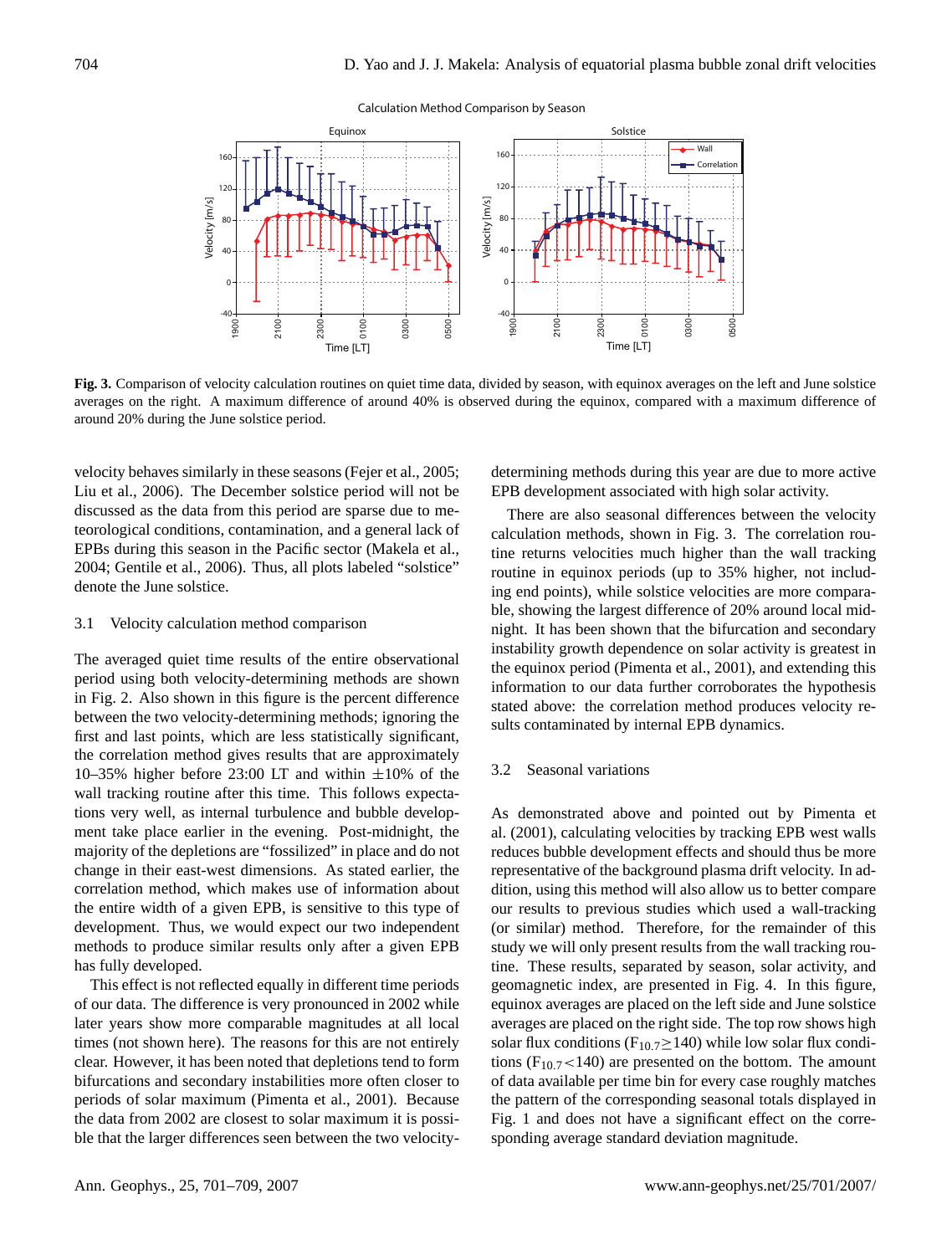

Zonal Drift Velocities by Season, Solar Flux, and Geomagnetic Index

**Fig. 4.** Zonal drift velocities divided by season, solar flux, and geomagnetic index. In this figure the combined equinox averages are presented on the left side and the June solstice averages are presented on the right side. The upper two graphs represent averages for which the  $F_{10.7}$ index was greater than or equal to 140, while the lower two graphs represent averages for which the  $F_{10.7}$  index was less than 140. Velocities during geomagnetically disturbed conditions are plotted using blue lines and quiet time averages are plotted using red lines.

Concentrating first on the quiet time  $(K_p < 3)$  high solar flux numbers, we see a marked contrast between equinox and solstice conditions. During equinox, the maximum zonal eastward drift velocity of 100 m/s is reached at 22:30 LT before decreasing to 60 m/s at 02:30 LT. A slight increase is seen at this time before the magnitudes continue to decrease until local sunrise. The velocities determined for the June solstice, on the other hand, peak at a zonal eastward velocity of less than 80 m/s at 22:30 LT before decreasing over the remainder of the night. Thus, during high solar flux conditions, we see an approximately 20% reduction in the mean zonal drift velocities from equinox to June solstice conditions.

In contrast to the high-flux results, the velocities are comparable in the different seasons during low-flux conditions. In both the equinox and the solstice periods, the eastward drift velocities remain approximately 80 m/s from 20:00–23:30 LT. After this time, the two seasonal drifts diverge, with the average equinox drift decreasing to 40 m/s at 03:30 LT. The solstice drifts remain at 80 m/s until 01:00 LT before decreasing to 50 m/s at 03:30 LT.

There is also a significant seasonal difference between the geomagnetically disturbed drifts for both high and low solar flux cases. This difference is shown for the low-flux case in Fig. 5. Although the curves are comparable before 23:00 LT, the velocities after this time decrease for the equinox case, Seasonal Comparison of Disturbed Zonal Drift Velocities



**Fig. 5.** Comparison of drift velocities during geomagnetically disturbed low solar flux conditions.

while they remain approximately constant for the solstice data until 03:00 LT. This suggests that larger storm-time effects are present at equinox than solstice during low solar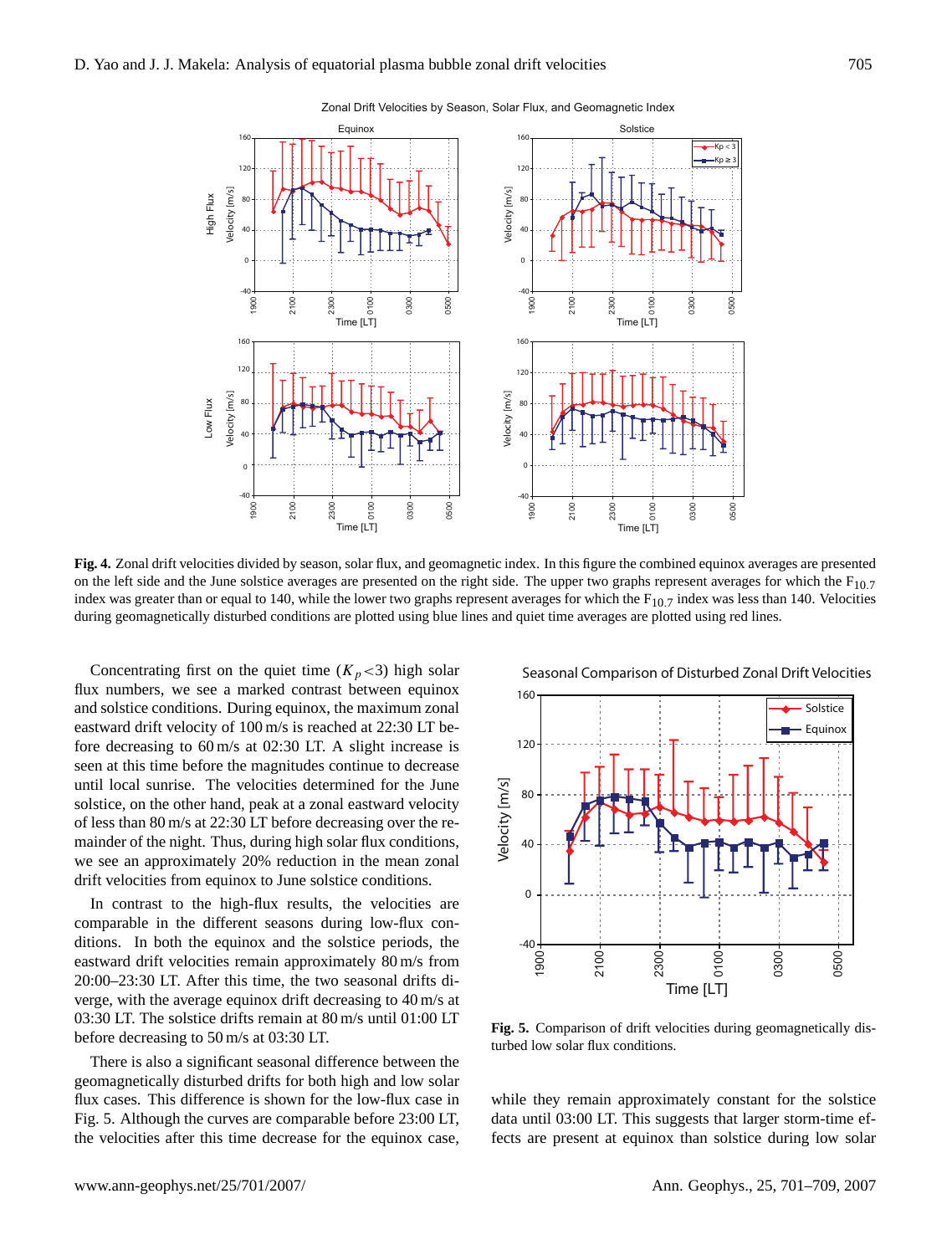

#### Perturbation Drift Velocities

Fig. 6. Westward perturbation drift velocities, calculated by subtracting zonal drifts during geomagnetically disturbed conditions from quiet time drifts, organized by solar flux level and season. In this figure positive numbers denote westward drifts.

flux conditions. A similar conclusion can be drawn from the high-flux disturbed data. During equinox, the average zonal drift velocity decreases from quiet-time averages, which is not the case for the solstice data. We discuss this further in Sect. 3.4.

#### 3.3 Solar flux influences

Comparing the quiet-time equinox data at the different solar flux levels shown in Fig. 4 reveals lower zonal drift magnitudes during low solar flux periods. After local midnight, however, the two become more comparable. Meanwhile, the June solstice velocity averages for low- $K_p$  conditions show the opposite trend, with decreased averages in high solar activity conditions compared to the low-flux case. However, when looking at peak velocities of individual nights, the June solstice data reflect very little dependence on solar activity. In fact, while a correlation analysis of the  $F_{10.7}$  index and peak velocities on a nightly basis (not shown) returns a coefficient of 0.40 during the equinox period, reflecting a moderate relationship between drift magnitudes and solar flux, this coefficient is −0.08 in the June solstice period, reflecting almost no immediate relationship between drift magnitudes and solar flux levels.

This seasonal difference in solar activity influence has been noted by Fejer et al. (2005). Interestingly, the correlation between solar flux levels and velocities is at least slightly higher for both seasons using the velocity results of our correlation analysis as opposed to our wall tracking routine (0.6 for the equinox data and 0.1 for the June solstice data). This is possibly another indication of increased EPB development during high levels of solar activity as discussed in Sect. 3.1.

It should be noted that the quiet time, high solar flux zonal velocity for both equinox and solstice conditions demonstrate greater variability than during low solar flux periods in terms of the standard deviation about the mean. Averaging the four bins between 23:00 LT and 01:00 LT, a standard deviation of 47.2 m/s is estimated for the solstice season and a deviation of 48.9 m/s is measured for the equinox season during high-flux, low- $K_p$  periods. As a comparison, during low-flux, low- $K_p$  periods the average standard deviations between 23:00 and 01:00 LT are 39.8 and 37.7 for solstice and equinox conditions, respectively. This suggests that there is larger variability in the zonal velocity at high solar flux, even during non-storm conditions.

### 3.4 Geomagnetic influences

Significant differences are observed in our data between geomagnetically disturbed ( $K_p \geq 3$ ) and quiet time ( $K_p < 3$ ) velocities, especially during equinox conditions. These large equinox differences occur for periods of both high and low solar activity. To study this, we have calculated westward perturbation drifts during disturbed geomagnetic conditions by subtracting averaged velocities of disturbed nights from averaged quiet-time velocities of the same flux bins for the equinox season, a procedure also used by Fejer et al. (2005). The results are presented in Fig. 6a, in which the westward perturbation drifts are shown for nights of both high and low solar activity (in this figure positive denotes westward) during equinox. It can be seen in this figure that the perturbation drifts in the equinox season during low solar activity are only present in very low levels until 22:30 LT, after which the westward perturbation drifts increase very rapidly. This is even more apparent for periods of high solar flux, when a disturbance drift develops at 21:30 LT with a value of approximately 50 m/s observed shortly after local midnight.

The effects of geomagnetic activity during solstice are not as straightforward, as shown in Fig. 6b. Similar to the results for equinox, the low-flux solstice disturbance drifts exhibit westward perturbations between approximately 21:30 and 02:00 LT, but only at moderate levels (∼20 m/s). In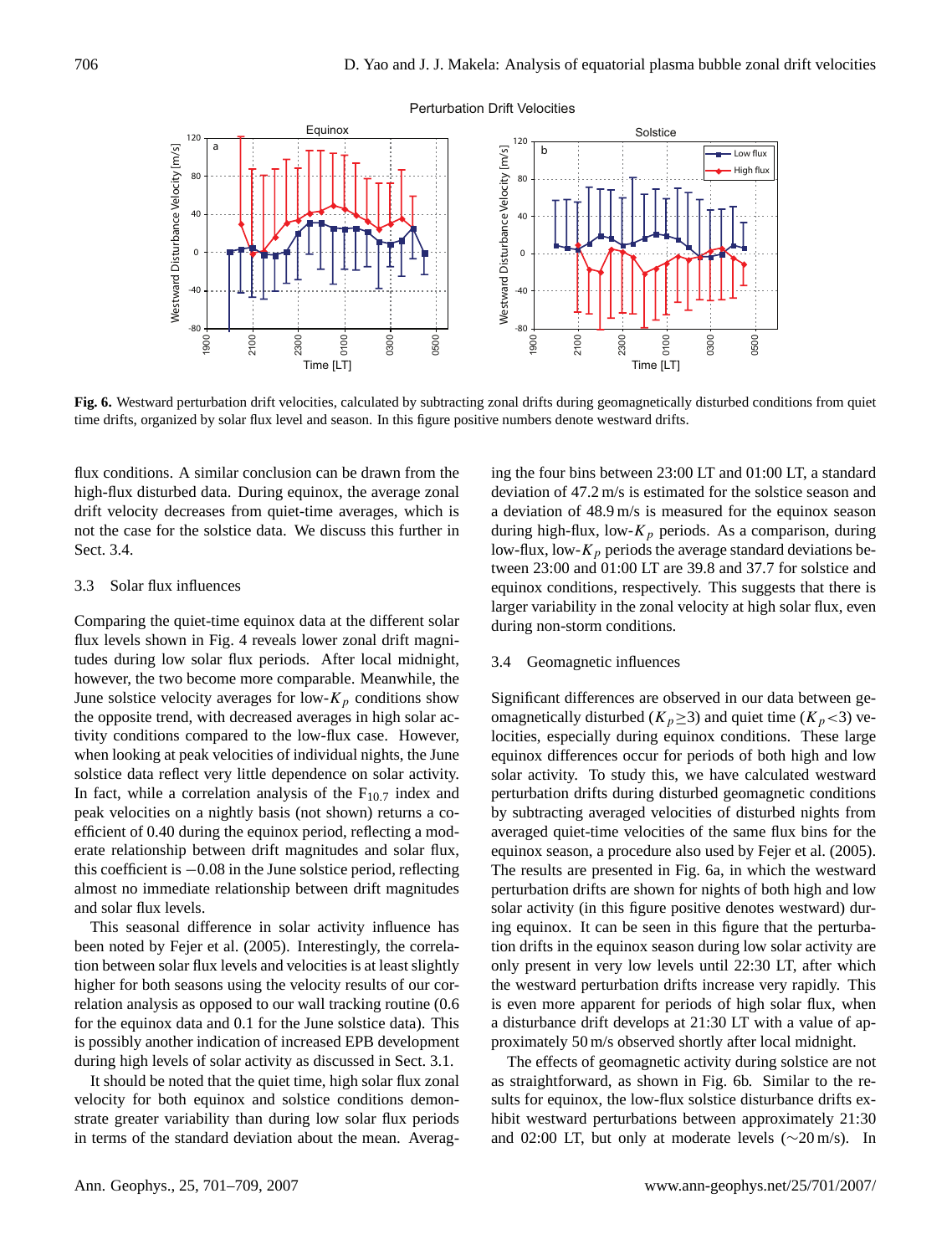contrast to these results showing that an increase in geomagnetic activity produces a westward perturbation opposing the background velocity, the high-flux solstice data actually shows an eastward perturbation velocity for much of the time period, enhancing the background velocity. This exemplifies the complex interactions between solar flux, geomagnetic activity, and season in determining the zonal drift velocities. Such variability in the relationship of the zonal velocity and geomagnetic activity has also been reported by Fejer et al. (2005) for zonal drift velocities over Jicamarca, Peru and by Liu et al. (2006) for the zonal thermospheric winds. Much work remains and more data need to be collected to understand these complex interactions.

# **4 Discussion**

In general, the results presented here agree with velocity dependencies on solar and geomagnetic activity as well as overall seasonal and temporal trends published in previous studies. Although we are not able to examine the influence of high solar activity in more detail (especially in the June solstice period) due to comparatively less data from high solar flux conditions and large variations in the velocities calculated from this data, it is clear that there exists a general dependence of the zonal drift velocity on solar flux in the Pacific sector for the equinox season, with higher velocities corresponding to higher solar flux levels. This correlation has been reported on extensively from measurements in other locations (Martinis et al., 2003; Pimenta et al., 2003a; Immel et al., 2004; Fejer et al., 2005). The time variation of our data also matches these studies, with drift velocity dependency on flux levels decreasing after the early evening. From our data (Fig. 4) we see that high and low-flux equinox velocities become more comparable after 24:00 LT.

The most significant difference between our data and past studies is the lower magnitudes of our calculated drifts. Using incoherent scatter radar data collected at the Jicamarca Radio Observatory, Fejer et al. (2005) generated a climatological model exhibiting zonal drift velocities that peak at 170 m/s (100 m/s) during equinox high (low) solar flux levels and 120 m/s (100 m/s) during solstice conditions. Also in the American sector, using optical techniques similar to those used in this study, peak eastward velocities on the order of 120–140 m/s are typically quoted (de Paula et al., 2002; Martinis et al., 2003; Pimenta et al., 2003a, b). Several of these studies have observed a strong latitudinal variation (Martinis et al., 2002; Pimenta et al., 2003a). In the Indian sector, again using optical techniques, Mukherjee (2003) has presented data from solar maximum equinox conditions with peak eastward velocities of over 175 m/s.

In addition to the drift data described above, Liu et al. (2006) have recently presented a climatology for equatorial zonal winds obtained by accelerometer measurements from the CHAMP satellite. According to theoretical considerations (Risbeth, 1971), the zonal neutral wind and plasma drift velocity are expected to be tightly coupled near the Fregion peak at night. Many of the trends reported in the current study are also seen in the neutral wind climatology presented by Liu et al. However, similar to the discrepancies pointed out above, the magnitudes of the velocities we have calculated are lower than those found in Liu et al.

There are several possible reasons for the discrepancy in drift velocity magnitudes between our data and those presented in previous studies. First, we have assumed an emission height of 250 km for the 630.0-nm airglow images. This may cause differences with velocities calculated using other instruments such as satellite in-situ measurements or scintillation data which measure velocities at different heights than the airglow technique. It has been shown that using an assumed emission height of 300 km results in velocities up to 20% higher (Pimenta, 2003b). Second, as is apparent from the discussion in Sect. 3.1, the method used to calculate drift velocities can have a large effect on the results. Third, because velocities have a latitudinal (apex height) dependence, the geomagnetic latitudes of other studies must be considered before making a direct comparison. Thus, one reason why the velocities calculated here are lower than those presented in past studies could be the further poleward location of our instrument in relation to most other imager sites.

However, when compared with results which have been taken from approximately the same magnetic latitudinal sector as Haleakala (such as the imager stations at Tucumán, Argentina, and Cachoeira Paulista, Brazil), our observed velocities are still lower. At these South American stations, drift velocities have been reported to reach peaks of between 120 m/s and 140 m/s respectively (Martinis et al., 2003; Pimenta et al., 2003a) from calculations using 630.0-nm data and the same assumed emission height as we have used here. The peak of 120 m/s reported in Martinis et al. (2003) was calculated during equinox periods of low solar activity, and this represents at 50% increase over our results under similar conditions. Differing calculation methods most likely cannot account for the discrepancy, as the maximum difference between our correlation and wall tracking routines for the quiet time equinox period was 35%. The peak of 140 m/s reported in Pimenta et al. (2003a) was taken from data closer to solar maximum during the December solstice. This also represents a 50% increase from our results. Thus, while it is possible that our lower drift velocity results can be attributed to a variety of factors, we feel that the most likely explanation is a longitudinal dependence of zonal drift velocities.

Such a longitudinal variation of the zonal plasma drift was pointed out by Immel et al. (2004). Using data obtained by the IMAGE satellite, they showed a global zonal velocity peak in the Indian sector. This is corroborated by the Mukherjee (2003) results obtained using a ground-based imager, although the data presented only covered several months. Fejer et al. (2005) conjectured that a longitudinal dependence in zonal drift velocities should be expected due,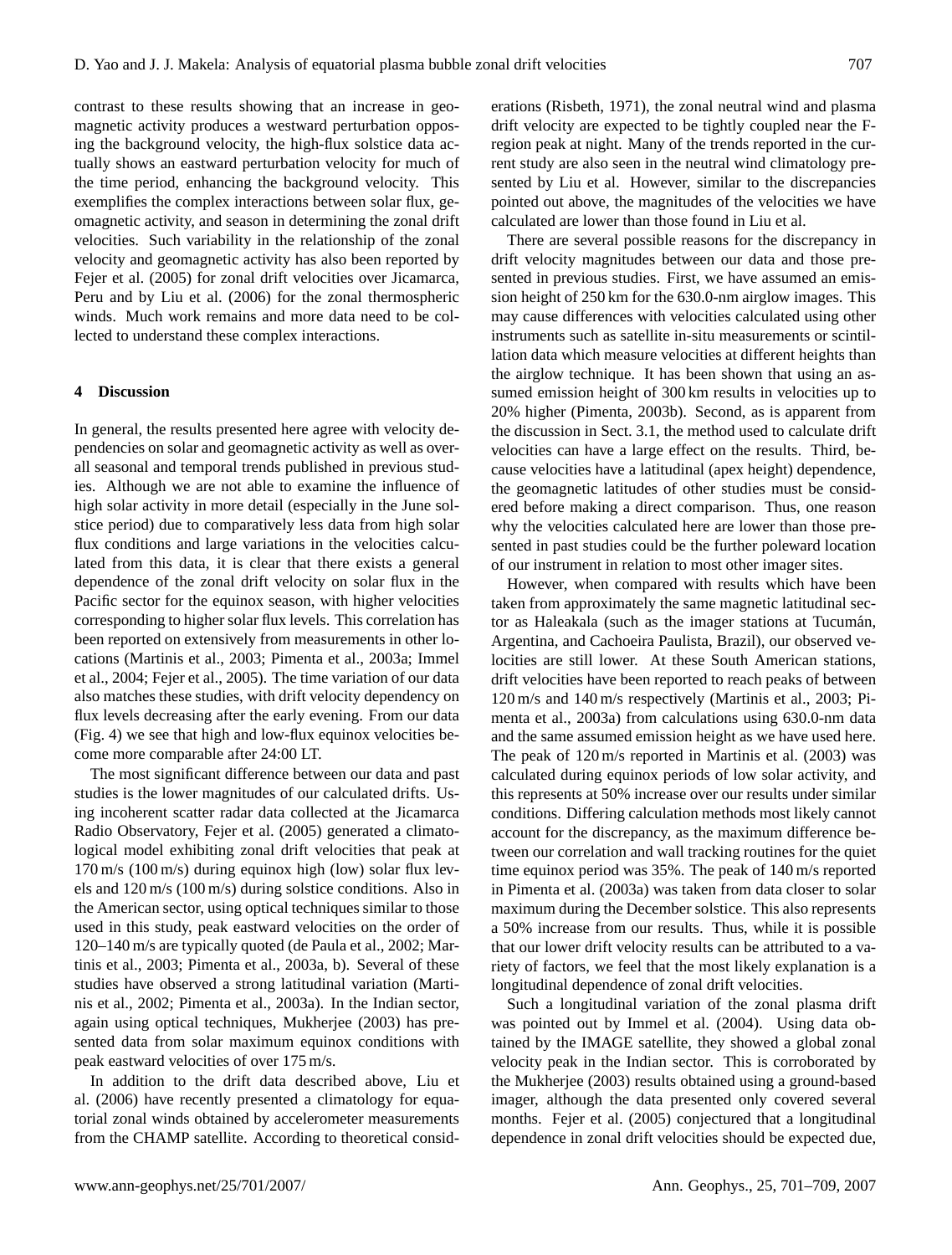in part, to the relationship between zonal and vertical drift velocities, because the latter is known to have a longitudinal dependence (Scherliess and Fejer, 1999). We conclude, then, that the reduced zonal drift velocity magnitudes calculated from our Pacific sector data are direct observational evidence of this longitudinal dependence.

# **5 Summary**

We have studied the seasonal, solar, and geomagnetic dependence of nighttime equatorial plasma drifts by calculating EPB drift velocities. These data were obtained by analyzing nightglow images from a narrow-field imaging system located in the Pacific sector. Depletion velocities have been calculated using two different methods; the first method we have employed is a correlation calculation and the second is a west wall tracking routine suggested by Pimenta et al. (2001). Differences between these velocity calculation routines suggest pre-midnight EPB development and expansion of east-west dimensions by bifurcations and secondary instabilities.

Our results for the most part are in good agreement with seasonal, solar, and geomagnetic trends reported in past studies with the exception of overall lower magnitudes in drift velocities. Though there are a variety of possible reasons as to why our calculated velocities are lower than presented in other studies, the most probable is that the discrepancy is due to a longitudinal variation of zonal drift velocities. We plan to continue collecting data from CNFI to further corroborate our observations presented here, as well as to examine solar activity influences in more depth.

*Acknowledgements.* Work at the University of Illinois at Urbana-Champaign was supported by NRL grant N00173-05-1-G904. The imager used in this study is supported by AFOSR grant F49620- 01-1-0064 to Cornell University. We thank the staff at the Maui Space Surveillance Site for their continued support in operating the imaging system and M. C. Kelley for supporting the collection of the data used in this study.

Topical Editor M. Pinnock thanks two referees for their help in evaluating this paper.

### **References**

- Booker, H. G. and Wells, H. W.: Scattering of radio waves by the F-region of the ionosphere, Terr. Magn. Atmos. Elect., 43, 249– 256, 1938.
- de Paula, E. R., Kantor, I. J., Sobral, J. H. A., Takahashi, H., Santana, D. C., Gobbi, D., de Medeiros, A. F., Limiro, L. A. T., Kil, H., Kintner, P. M., and Taylor, M. J.: Ionospheric irregularity zonal velocities over Cachoeira Paulista, J. Atmos. Solar-Terr. Phys., 64(12–14), 1511–1516, doi:10.10.16/S1364- 6826(02)00088-3, 2002.
- Fagundes, P. R., Sahai, Y., Batista, I. S., Bittencourt, J. A., and Takahashi, H.: Vertical and zonal equatorial F-region plasma bubble

velocities determined from OI 630 nm nightglow imaging, Adv. Space Res., 20, 1297–1300, 1997.

- Fejer, B. G., de Souza, J., Santos, A. S., and Costa Pereira, A. E.: Climatology of F region zonal plasma drifts over Jicamarca, J. Geophys. Res., 110, A12310, doi:10.1029/2005JA011324, 2005.
- Garcia, F. J., Taylor, M. J., and Kelley, M. C.: Two-dimensional spectral analysis of mesospheric airglow image data, Appl. Opt., 26(29), 7374–7385, 1997.
- Gentile, L. C., Burke, W. J., and Rich, F. J.: A climatology of equatorial plasma bubbles from DMSP 1989–2004, Radio Sci., 41, RS5S21, doi:10.1029/2005RS003340, 2006.
- Immel, T. J., Frey, H. U., Mende, S. B., and Sagawa, E.: Global observations of the zonal drift speed of equatorial ionospheric plasma bubbles, Ann. Geophys., 22, 3099–3107, 2004, [http://www.ann-geophys.net/22/3099/2004/.](http://www.ann-geophys.net/22/3099/2004/)
- Kelley, M. C.: The Earth's Ionosphere, Academic, San Diego, California, 1989.
- Kelley, M. C., Makela, J. J., Ledvina, B. M., and Kintner, P. M.: Observations of equatorial spread-F from Haleakala, Hawaii, Geophys. Res. Lett., 29(20), doi:10.1029/2002GL015509, 2002.
- Kintner, P. M., Ledvina, B. M., de Paula, E. R., and Kantor, I. J.: Size, shape, orientation, speed, and duration of GPS equatorial anomaly scintillations, Radio Sci., 39, RS2012, doi:10.1029/2003RS002878, 2004.
- Link, R. and Cogger, L. L.: A reexamination of the OI 6300  $\AA$ nightglow, J. Geophys. Res., 93(A9), 9883–9892, 1988.
- Liu, H., Lühr, H., Watanabe, S., Köhler, W., Henize, V., and Visser, P.: Zonal winds in the equatorial upper thermosphere: Decomposing the solar flux, geomagnetic activity, and seasonal dependencies, J. Geophys. Res., 111, A07307, doi:10.1029/2005JA011415, 2006.
- Makela, J. J. and Kelley, M. C.: Field-aligned 777.4-nm composite airglow images of equatorial plasma depletions, Geophys. Res. Lett., 30(8), 1442, doi:10.1029/2003GL017106, 2003.
- Makela, J. J., Ledvina, B. M., Kelley, M. C., and Kintner, P. M.: Analysis of the seasonal variations of equatorial plasma bubble occurrence observed from Haleakala, Hawaii, Ann. Geophys., 22, 3109–3121, 2004,

[http://www.ann-geophys.net/22/3109/2004/.](http://www.ann-geophys.net/22/3109/2004/)

- Makela, J. J., Kelley, M. C., and Su, S.-Y.: Simultaneous observations of convective ionospheric storms: ROCSAT-1 and ground-based imagers, Space Weather, 3, S12C02, doi:10.1029/2005SW000164, 2005.
- Martinis, C., Eccles, J. V., Baumgardner, J., Manzano, J., and Mendillo, M.: Latitude dependence of zonal plasma drifts obtained from dual-site airglow observations, J. Geophys. Res., 108(A3), 1129, doi:10.1029/2002JA009462, 2003.
- Mendillo, M. and Baumgardner, J.: Airglow characteristics of equatorial plasma depletions, J. Geophys. Res., 87, 7641–7652, 1982.
- Mukherjee, G. K.: Studies of the equatorial F-region depletions and dynamics using multiple wavelength nightglow imaging, J. Atmos. Solar-Terr. Phys., 65(3), 379–390, 2003.
- Pimenta, A. A., Fagundes, P. R., Bittencourt, J. A., Sahai, Y., Gobbi, D., Medeiros, A. F., Taylor, M. J., and Takahashi, H.: Ionospheric plasma bubble zonal drift: a methodology using OI 630 nm all-sky imaging systems, Adv. Space Res., 27, 1219– 1224, 2001.
- Pimenta, A. A., Fagundes, P. R., Bittencourt, J. A., Sahai, Y., Buriti, R. A., Takahashi, H., and Taylor, M. J.: Ionospheric plasma bub-